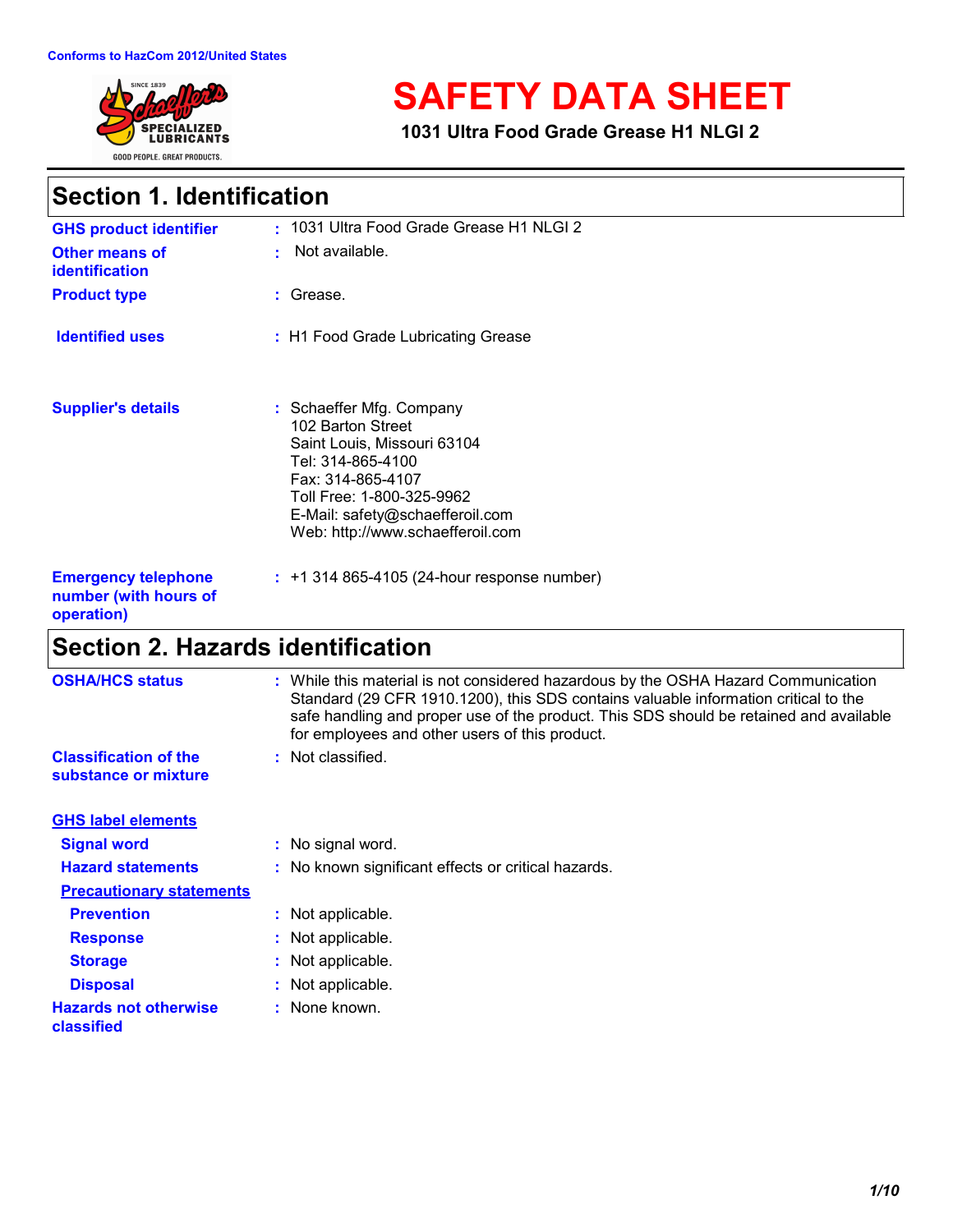## **Section 3. Composition/information on ingredients**

**Substance/mixture :** Mixture

#### **Ingredient name**

No hazardous ingredients.

**There are no additional ingredients present which, within the current knowledge of the supplier and in the concentrations applicable, are classified as hazardous to health or the environment and hence require reporting in this section.**

**Occupational exposure limits, if available, are listed in Section 8.**

### **Section 4. First aid measures**

#### **Description of necessary first aid measures**

| <b>Eye contact</b>  | : Immediately flush eyes with plenty of water, occasionally lifting the upper and lower<br>eyelids. Check for and remove any contact lenses. Get medical attention if irritation<br>occurs. |
|---------------------|---------------------------------------------------------------------------------------------------------------------------------------------------------------------------------------------|
| <b>Inhalation</b>   | : This material does not present a hazard if inhaled. Remove individual to fresh air after<br>an airborne exposure if any symptoms develop, as a precautionary measure.                     |
| <b>Skin contact</b> | : Wash with soap and water. Get medical attention if irritation develops or persists.                                                                                                       |
| <b>Ingestion</b>    | Ingestion is not a likely route of entry. If accidentally ingested, do not induce vomiting<br>and seek medical attention immediately.                                                       |

|                                       | <b>Most important symptoms/effects, acute and delayed</b>                            |
|---------------------------------------|--------------------------------------------------------------------------------------|
| <b>Potential acute health effects</b> |                                                                                      |
| Eye contact                           | : No known significant effects or critical hazards.                                  |
| <b>Inhalation</b>                     | : No known significant effects or critical hazards.                                  |
| <b>Skin contact</b>                   | : No known significant effects or critical hazards.                                  |
| <b>Ingestion</b>                      | : No known significant effects or critical hazards.                                  |
| <b>Over-exposure signs/symptoms</b>   |                                                                                      |
| <b>Eye contact</b>                    | : No known significant effects or critical hazards.                                  |
| <b>Inhalation</b>                     | : No known significant effects or critical hazards.                                  |
| <b>Skin contact</b>                   | : No known significant effects or critical hazards.                                  |
| <b>Ingestion</b>                      | : No known significant effects or critical hazards.                                  |
|                                       | Indication of immediate medical attention and special treatment needed, if necessary |
| .                                     |                                                                                      |

| <b>Notes to physician</b>         | : Treat symptomatically.                                                             |
|-----------------------------------|--------------------------------------------------------------------------------------|
| <b>Specific treatments</b>        | : No specific treatment.                                                             |
| <b>Protection of first-aiders</b> | : No action shall be taken involving any personal risk or without suitable training. |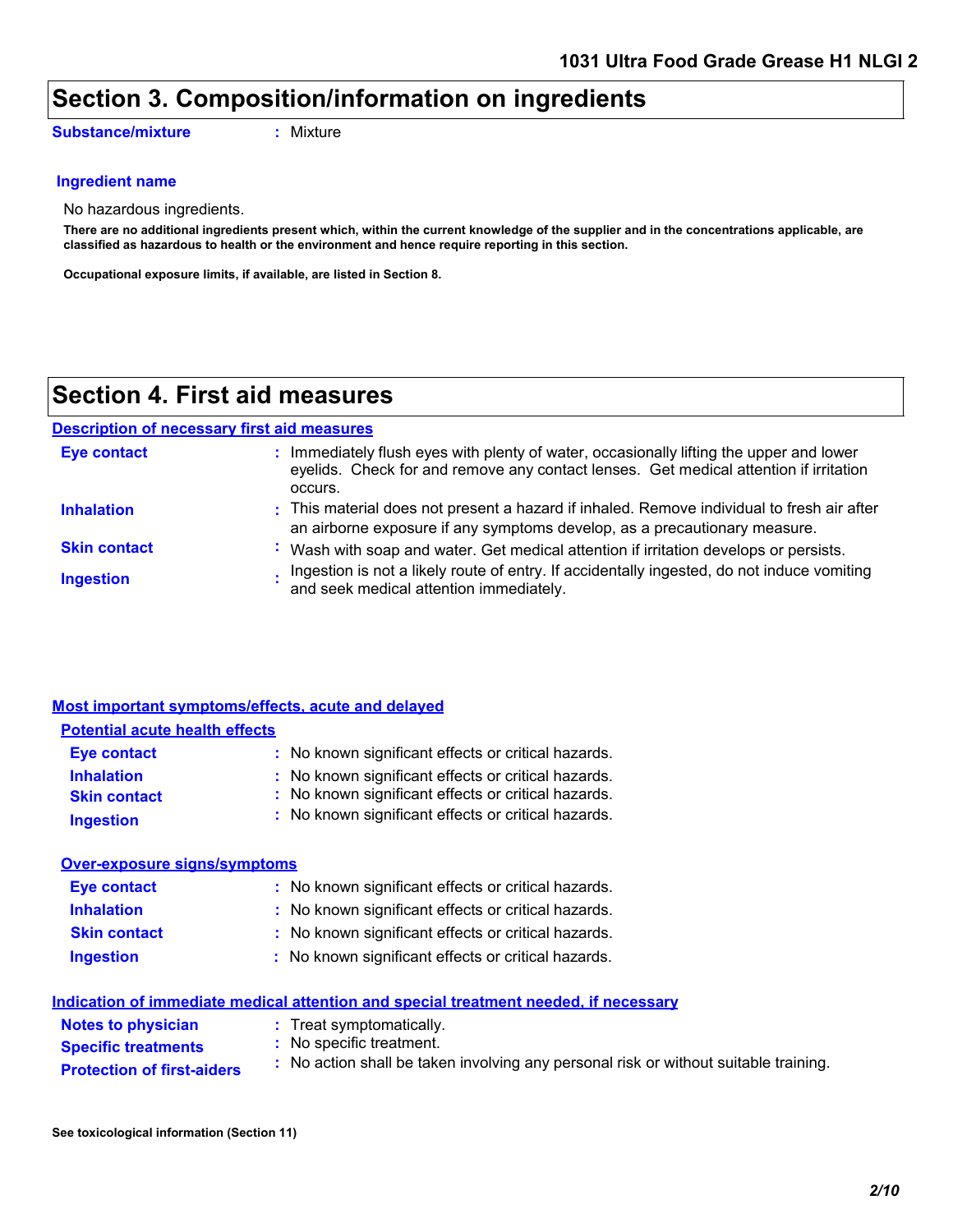## **Section 5. Fire-fighting measures**

| <b>Extinguishing media</b>                               |                                                                                                                                                                                                                                                  |
|----------------------------------------------------------|--------------------------------------------------------------------------------------------------------------------------------------------------------------------------------------------------------------------------------------------------|
| <b>Suitable extinguishing</b><br>media                   | : Use alcohol resistant foam, carbon dioxide, or dry chemical when fighting fires. Water or<br>foam may cause frothing if liquid is burning but it still may be a useful extinguishing agent if<br>carefully applied to the surface of the fire. |
| <b>Unsuitable extinguishing</b><br>media                 | : Do not use water jet as an extinguisher, as this will spread the fire.                                                                                                                                                                         |
| <b>Specific hazards arising</b><br>from the chemical     | : Material may be ignited only if preheated to temperatures above the high flash point, for<br>example in a fire.                                                                                                                                |
| <b>Hazardous thermal</b><br>decomposition products       | : Oxides of carbon, Calcium oxides, Sulfur oxides                                                                                                                                                                                                |
| <b>Special protective</b><br>equipment for fire-fighters | : Do not enter fire area without proper protection including self - contained breathing<br>apparatus and full protective equipment. Use appropriate<br>methods for the surrounding fire.                                                         |

## **Section 6. Accidental release measures**

## **Personal precautions, protective equipment and emergency procedures**

|                                                       | Personal precautions, protective equipment and emergency procedures                                                                                                                                                                                                                                                                                                                                                                                                                                                                                                                                                                   |
|-------------------------------------------------------|---------------------------------------------------------------------------------------------------------------------------------------------------------------------------------------------------------------------------------------------------------------------------------------------------------------------------------------------------------------------------------------------------------------------------------------------------------------------------------------------------------------------------------------------------------------------------------------------------------------------------------------|
| For non-emergency<br>personnel                        | : No action shall be taken involving any personal risk or without suitable training. Keep<br>unnecessary and unprotected personnel from entering. Do not touch or walk through<br>spilled material. Put on appropriate personal protective equipment.                                                                                                                                                                                                                                                                                                                                                                                 |
|                                                       | For emergency responders : If specialized clothing is required to deal with the spillage, take note of any information in<br>Section 8 on suitable and unsuitable materials. See also the information in "For non-<br>emergency personnel".                                                                                                                                                                                                                                                                                                                                                                                           |
| <b>Environmental precautions</b>                      | : Avoid dispersal of spilled material and runoff and contact with soil, waterways, drains<br>and sewers. U.S.A. regulations may require reporting spills of this material that could<br>reach any surface waters. Report spills to all applicable Federal, State, Provincial and<br>local authorities and/or the United States National Response Center at (800) 424-8802<br>as appropriate or required.                                                                                                                                                                                                                              |
| Methods and materials for containment and cleaning up |                                                                                                                                                                                                                                                                                                                                                                                                                                                                                                                                                                                                                                       |
| <b>Small spill</b>                                    | : Stop leak if without risk. Move containers from spill area. Absorb with an inert dry<br>material and place in an appropriate waste disposal container. Dispose of via a<br>licensed waste disposal contractor.                                                                                                                                                                                                                                                                                                                                                                                                                      |
| <b>Large spill</b>                                    | : Stop leak if without risk. Move containers from spill area. Approach release from<br>upwind. Prevent entry into sewers, water courses, basements or confined areas.<br>Contain and collect spillage with non-combustible, absorbent material e.g. sand, earth,<br>vermiculite or diatomaceous earth and place in container for disposal according to local<br>regulations (see Section 13). Dispose of via a licensed waste disposal contractor.<br>Contaminated absorbent material may pose the same hazard as the spilled product.<br>Note: see Section 1 for emergency contact information and Section 13 for waste<br>disposal. |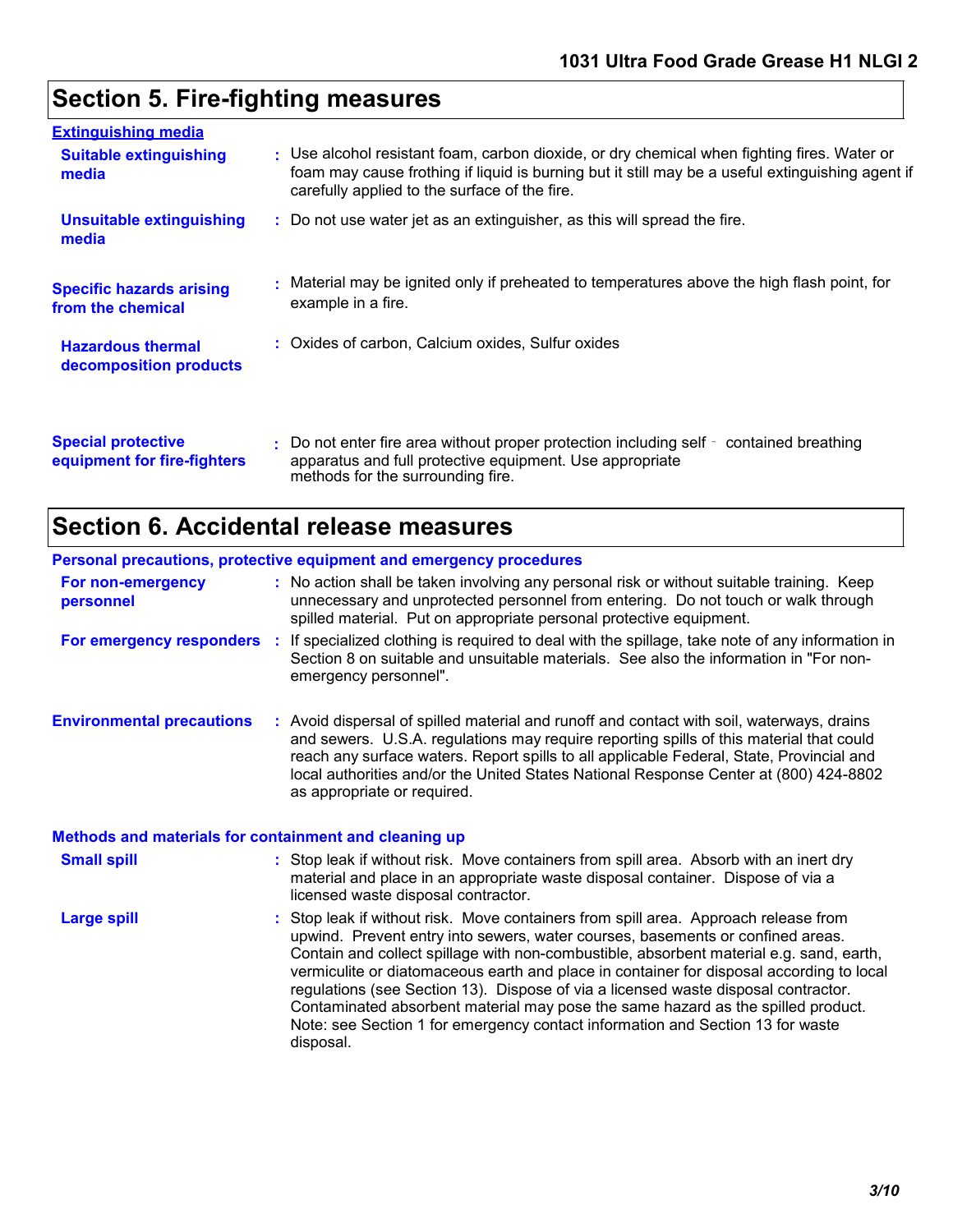## **Section 7. Handling and storage**

#### **Precautions for safe handling**

| <b>Protective measures</b>                                                       |   | : Put on appropriate personal protective equipment (see Section 8). Do not reuse<br>container.                                                                                                                                                                                                                                                                                                                                                                                                              |
|----------------------------------------------------------------------------------|---|-------------------------------------------------------------------------------------------------------------------------------------------------------------------------------------------------------------------------------------------------------------------------------------------------------------------------------------------------------------------------------------------------------------------------------------------------------------------------------------------------------------|
| <b>Advice on general</b><br>occupational hygiene                                 |   | Eating, drinking and smoking should be prohibited in areas where this material is<br>handled, stored and processed. Workers should wash hands and face before eating,<br>drinking and smoking. See also Section 8 for additional information on hygiene<br>measures.                                                                                                                                                                                                                                        |
| <b>Conditions for safe storage,</b><br>including any<br><b>incompatibilities</b> | ÷ | Store in accordance with local regulations. Store in original container protected from<br>direct sunlight in a dry, cool and well-ventilated area, away from incompatible materials<br>(see Section 10) and food and drink. Keep container tightly closed and sealed until<br>ready for use. Containers that have been opened must be carefully resealed and kept<br>upright to prevent leakage. Do not store in unlabeled containers. Use appropriate<br>containment to avoid environmental contamination. |

## **Section 8. Exposure controls/personal protection**

#### **Control parameters**

#### **Occupational exposure limits**

| <b>Ingredient name</b> | <b>Exposure limits</b>                                                                                                                                                                                                            |
|------------------------|-----------------------------------------------------------------------------------------------------------------------------------------------------------------------------------------------------------------------------------|
| White Mineral Oil      | <b>ACGIH TLV</b><br>TWA: $5 \text{ mg/m}^3$<br><b>OSHA PEL</b><br>TWA: 5 mg/m <sup>3</sup> Form: oil mist                                                                                                                         |
| Calcium Carbonate      | <b>OSHA PEL</b><br>TWA: 15mg/m <sup>3</sup> Form: total dust<br>TWA: 5mg/m <sup>3</sup> Form: respirable dust<br><b>NIOSH REL</b><br>TWA: 10 mg/m <sup>3</sup> Form: total dust<br>TWA: 5 mg/m <sup>3</sup> Form: respirable dust |

| <b>Appropriate engineering</b> | : Good general ventilation should be sufficient to control worker exposure to airborne |
|--------------------------------|----------------------------------------------------------------------------------------|
| <b>controls</b>                | contaminants.                                                                          |
| <b>Environmental exposure</b>  | : Emissions from ventilation or work process equipment should be checked to ensure     |
| <b>controls</b>                | they comply with the requirements of environmental protection legislation.             |

#### **Individual protection measures**

| <b>Hygiene measures</b>    | : Wash hands, forearms and face thoroughly after handling chemical products, before<br>eating, smoking and using the lavatory and at the end of the working period.<br>Appropriate techniques should be used to remove potentially contaminated clothing.<br>Wash contaminated clothing before reusing. Ensure that eyewash stations and safety<br>showers are close to the workstation location. |
|----------------------------|---------------------------------------------------------------------------------------------------------------------------------------------------------------------------------------------------------------------------------------------------------------------------------------------------------------------------------------------------------------------------------------------------|
| <b>Eye/face protection</b> | : Wear eye protection such as safety glasses, chemical goggles, or face shields if<br>engineering controls or work practices are not adequate to prevent eye contact.                                                                                                                                                                                                                             |
| <b>Skin protection</b>     |                                                                                                                                                                                                                                                                                                                                                                                                   |
| <b>Hand protection</b>     | : Use nitrile or oil resistant gloves.                                                                                                                                                                                                                                                                                                                                                            |
| <b>Body protection</b>     | : Personal protective clothing such as gloves, aprons, boots and complete facial<br>protection should be selected based on the task being performed and the risks involved.<br>Users should determine acceptable performance characteristics of protective clothing.<br>Consider physical requirements and other substances present when selecting protective<br>clothing.                        |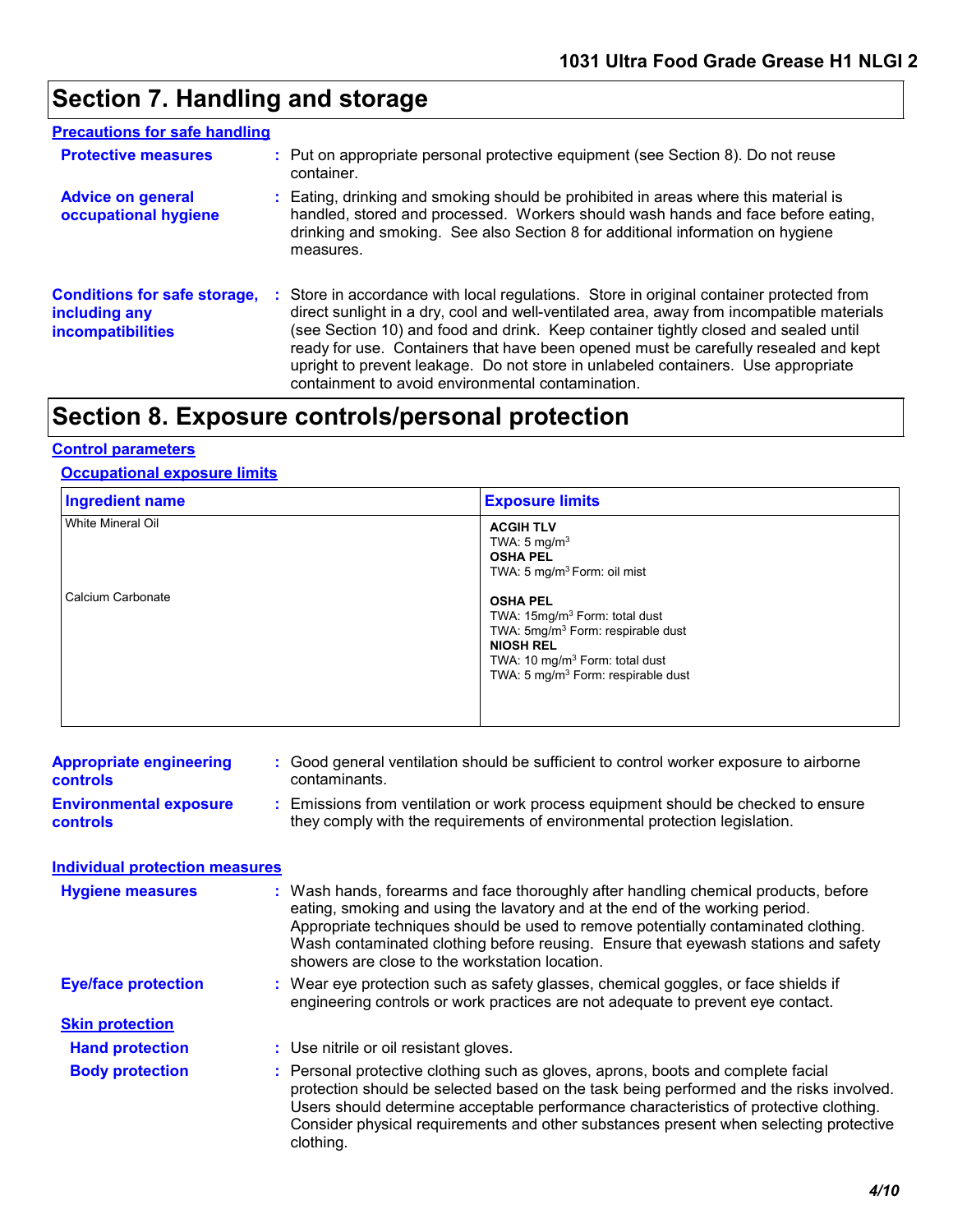# **Section 8. Exposure controls/personal protection**

| : Appropriate footwear and any additional skin protection measures should be selected<br><b>Other skin protection</b><br>based on the task being performed and the risks involved.<br>: If a risk assessment indicates that respiratory protection is required, use a properly fitted,<br><b>Respiratory protection</b><br>air-purifying or supplied air respirator that complies with an approved standard.<br>Respirator selection must be based on known or anticipated exposure levels, the<br>hazards of the product and the safe working limits of the selected respirator. |  |
|-----------------------------------------------------------------------------------------------------------------------------------------------------------------------------------------------------------------------------------------------------------------------------------------------------------------------------------------------------------------------------------------------------------------------------------------------------------------------------------------------------------------------------------------------------------------------------------|--|
|                                                                                                                                                                                                                                                                                                                                                                                                                                                                                                                                                                                   |  |
|                                                                                                                                                                                                                                                                                                                                                                                                                                                                                                                                                                                   |  |

## **Section 9. Physical and chemical properties**

| <b>Appearance</b>                               |                                        |
|-------------------------------------------------|----------------------------------------|
| <b>Physical state</b>                           | Semi-solid grease.                     |
| <b>Color</b>                                    | White.                                 |
| Odor                                            | Petroleum. [Slight]                    |
| <b>Odor threshold</b>                           | Not available.                         |
| рH                                              | Not applicable.                        |
| <b>Melting point/ Dropping</b><br><b>Point</b>  | Not available.                         |
| <b>Boiling point</b>                            | Not available.                         |
| <b>Flash point</b>                              | Base Oils Open cup: $>$ 446 °F(230 °C) |
| <b>Evaporation rate</b>                         | Not available.                         |
| <b>Flammability (solid, gas)</b>                | Not available.                         |
| Lower and upper explosive<br>(flammable) limits | $:$ Not available.                     |
| <b>Vapor pressure</b>                           | Not available.                         |
| <b>Vapor density</b>                            | Not available.                         |
| <b>Relative density</b>                         | 1.07                                   |
| <b>Solubility</b>                               | Negligible in water.                   |
| <b>Partition coefficient: n-</b>                | $:$ Not available.                     |
| octanol/water                                   | Not available.                         |
| <b>Auto-ignition temperature</b>                |                                        |
| <b>Decomposition temperature</b>                | Not available.                         |
| <b>Viscosity</b>                                | Not available.                         |
| <b>Volatility</b>                               | Negligible.                            |
| <b>VOC content</b>                              | 0.6 % by weight                        |

# **Section 10. Stability and reactivity**

| <b>Reactivity</b>                            | : No specific test data related to reactivity available for this product or its ingredients.                                               |
|----------------------------------------------|--------------------------------------------------------------------------------------------------------------------------------------------|
| <b>Chemical stability</b>                    | : This material is considered stable under normal ambient and anticipated storage and<br>handling condtitions of temperature and pressure. |
| <b>Possibility of hazardous</b><br>reactions | : Under normal conditions of storage and use, hazardous reactions will not occur.                                                          |
| <b>Conditions to avoid</b>                   | • Contamination                                                                                                                            |
| Incompatible materials                       | : Strong oxidizing agents                                                                                                                  |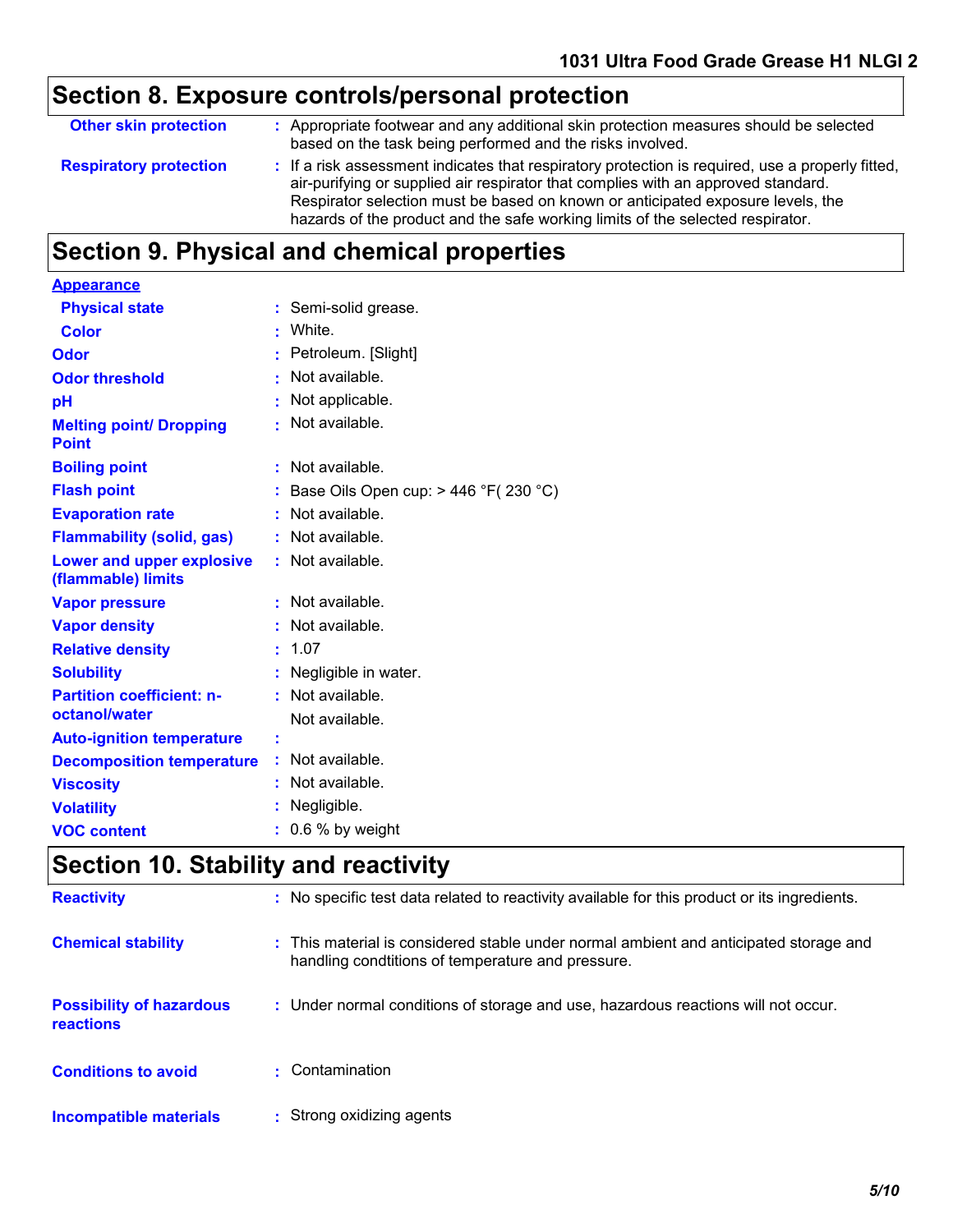## **Section 10. Stability and reactivity**

**Hazardous decomposition products**

Under normal conditions of storage and use, hazardous decomposition products should **:** not be produced.

### **Section 11. Toxicological information**

#### **Information on toxicological effects**

#### **Acute toxicity**

| <b>Product/ingredient name</b> | <b>Result</b> | <b>Species</b> | <b>Dose</b> | <b>Exposure</b> |
|--------------------------------|---------------|----------------|-------------|-----------------|
| l Calcium carbonate            | LD50 Oral     | Rat            | 6450 mg/kg  |                 |

#### **Irritation/Corrosion**

There is no data available.

#### **Sensitization**

There is no data available.

#### **Carcinogenicity**

There is no data available.

#### **Specific target organ toxicity (single exposure)**

There is no data available.

#### **Specific target organ toxicity (repeated exposure)**

There is no data available.

#### **Aspiration hazard**

There is no data available.

| Information on the likely<br>routes of exposure | : Dermal contact. Eye contact. Inhalation. Ingestion.                                    |
|-------------------------------------------------|------------------------------------------------------------------------------------------|
| <b>Potential acute health effects</b>           |                                                                                          |
| <b>Eye contact</b>                              | : Mild eye irritant.                                                                     |
| <b>Inhalation</b>                               | $:$ No data available.                                                                   |
| <b>Skin contact</b>                             | : Can cause minor skin irritation, defatting, and dermatitis.                            |
| <b>Ingestion</b>                                | : Estimated to be $>$ 5.0 g/kg; practically non - toxic.                                 |
|                                                 | Symptoms related to the physical, chemical and toxicological characteristics             |
| <b>Eye contact</b>                              | $:$ No data available.                                                                   |
| <b>Inhalation</b>                               | $\cdot$ No data available.                                                               |
| <b>Skin contact</b>                             | $\cdot$ No data available.                                                               |
| <b>Ingestion</b>                                | $\cdot$ No data available.                                                               |
|                                                 | Delayed and immediate effects and also chronic effects from short and long term exposure |

| <b>Short term exposure</b>                   |                                                     |
|----------------------------------------------|-----------------------------------------------------|
| <b>Potential immediate</b><br><b>effects</b> | : No known significant effects or critical hazards. |
| <b>Potential delayed effects</b>             | : No known significant effects or critical hazards. |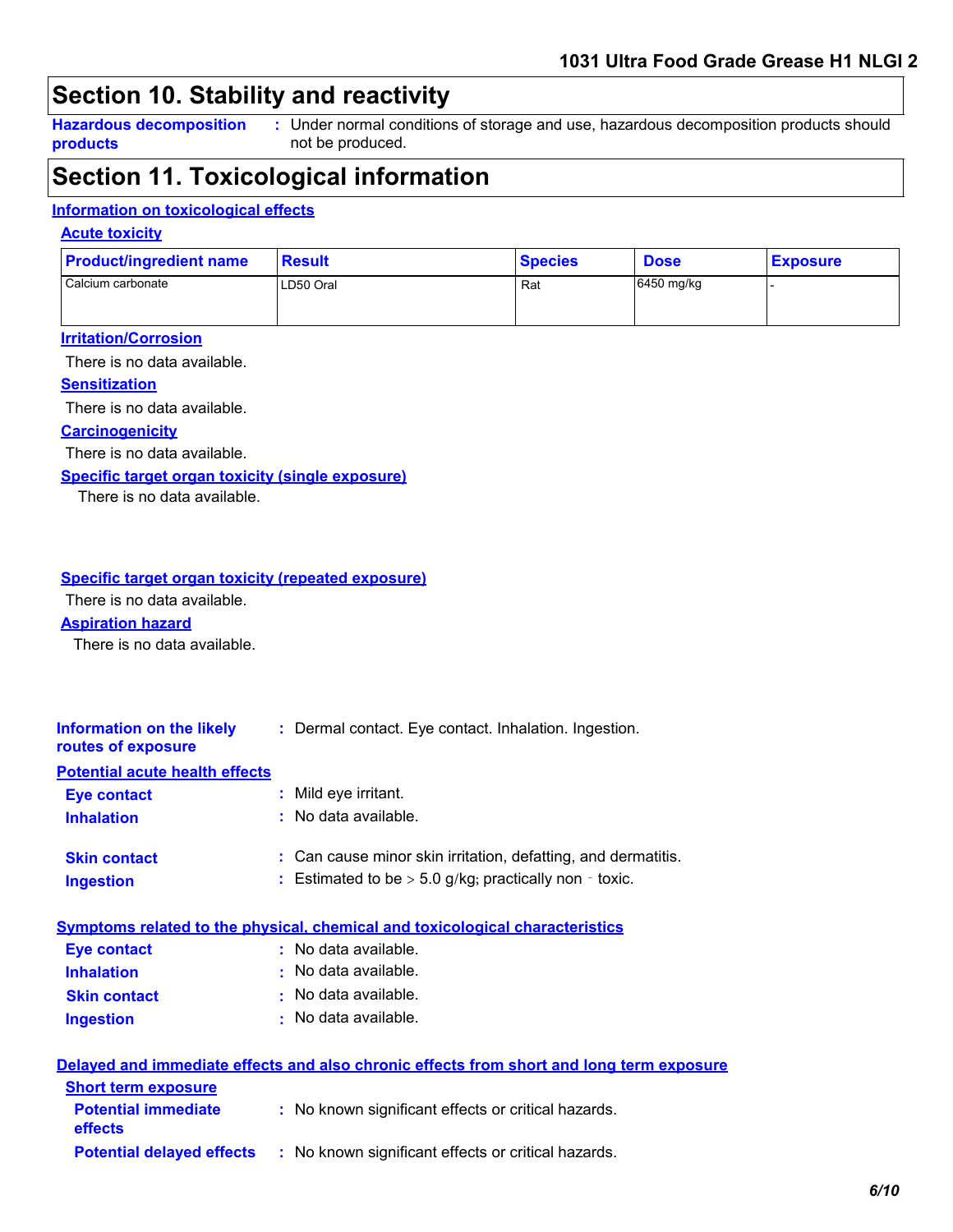### **Section 11. Toxicological information**

| Long term exposure                           |                                                     |
|----------------------------------------------|-----------------------------------------------------|
| <b>Potential immediate</b><br><b>effects</b> | : No known significant effects or critical hazards. |
| <b>Potential delayed effects</b>             | : No known significant effects or critical hazards. |

#### **Potential chronic health effects**

| <b>General</b>               | : No known significant effects or critical hazards.              |
|------------------------------|------------------------------------------------------------------|
| <b>Carcinogenicity</b>       | : There are no carcinogenic ingredients present at or over 0.1%. |
| <b>Mutagenicity</b>          | : No known significant effects or critical hazards.              |
| <b>Teratogenicity</b>        | : No known significant effects or critical hazards.              |
| <b>Developmental effects</b> | : No known significant effects or critical hazards.              |
| <b>Fertility effects</b>     | : No known significant effects or critical hazards.              |

#### **Numerical measures of toxicity**

#### **Acute toxicity estimates**

There is no data available.

## **Section 12. Ecological information**

#### **Toxicity**

There is no data available.

#### **Persistence and degradability**

There is no data available.

#### **Bioaccumulative potential**

There is no data available.

#### **Mobility in soil**

**Soil/water partition coefficient (Koc)** 

**:** Not available.

| <b>Other adverse effects</b><br>: No known significant effects or critical hazards. |  |
|-------------------------------------------------------------------------------------|--|
|-------------------------------------------------------------------------------------|--|

## **Section 13. Disposal considerations**

The generation of waste should be avoided or minimized wherever possible. Disposal of this product, solutions and any by-products should comply with the requirements of environmental protection and waste disposal legislation and any regional local authority requirements. Dispose of surplus and non-recyclable products via a licensed waste disposal contractor. Waste packaging should be recycled. Incineration or landfill should only be considered when recycling is not feasible. This material and its container must be disposed of in a safe way. Empty containers or liners may retain some product residues. Avoid dispersal of spilled material and runoff and contact with soil, waterways, drains and sewers. **Disposal methods :**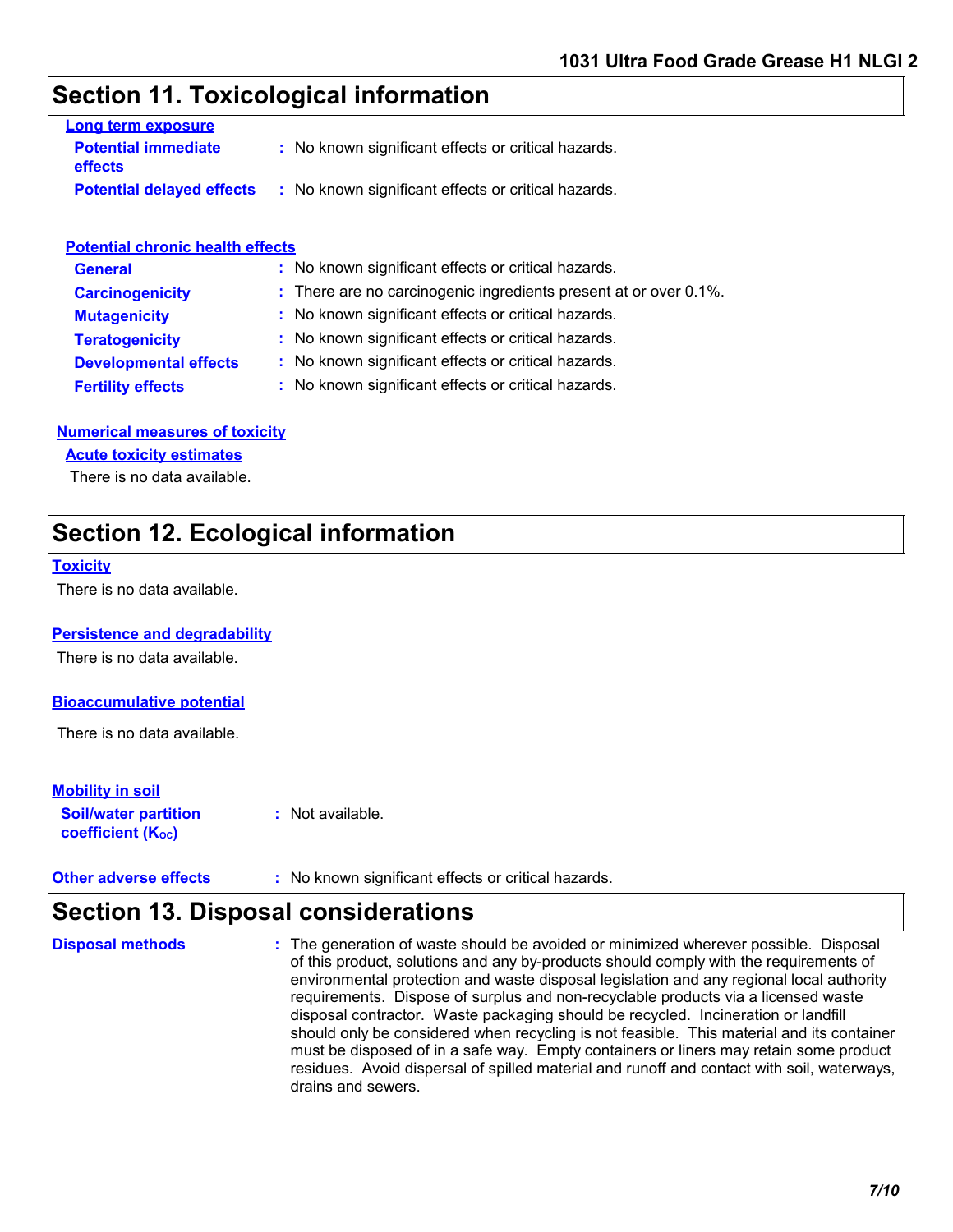## **Section 14. Transport information**

|                                      | <b>DOT Classification</b> | <b>IMDG</b>                  | <b>IATA</b>              |
|--------------------------------------|---------------------------|------------------------------|--------------------------|
| <b>UN number</b>                     | Not regulated.            | Not regulated.               | Not regulated.           |
| <b>UN proper</b><br>shipping name    |                           |                              |                          |
| <b>Transport</b><br>hazard class(es) |                           | -                            |                          |
| <b>Packing group</b>                 | $\overline{\phantom{a}}$  | $\qquad \qquad \blacksquare$ | $\overline{\phantom{0}}$ |
| <b>Environmental</b><br>hazards      | No.                       | No.                          | No.                      |
| <b>Additional</b><br>information     |                           |                              |                          |

**AERG :** Not applicable

**Special precautions for user : Transport within user's premises:** always transport in closed containers that are upright and secure. Ensure that persons transporting the product know what to do in the event of an accident or spillage.

**Transport in bulk according :** Not available. **to Annex II of MARPOL 73/78 and the IBC Code**

## **Section 15. Regulatory information**

**U.S. Federal regulations** : TSCA- Unite States Toxic Substance Control Act Section 8(b) Inventory DSL.NDSL -Canadian Domestic Substances List.Nnn-Domestic Substance List

#### **International Inventory**

| Country(s) or region                   |                                                                                     | On inventory (yes/no)* |
|----------------------------------------|-------------------------------------------------------------------------------------|------------------------|
| Australia                              | Australian Inventory of Chemical<br>Substances (AICS)                               | Yes                    |
| Canada                                 | Domestic Substances List (DSL)/Non-<br>Domestic Substances List (NDSL)              | <b>Yes</b>             |
| China                                  | Inventory of Existing Chemical<br>Substances in China (IECSC)                       | Yes                    |
| Europe                                 | European Inventory of Existing<br><b>Commercial Chemical Substances</b><br>(EINECS) | Yes                    |
| Europe                                 | <b>European List of Notified Chemical</b><br>Substances (ELINCS)                    | <b>No</b>              |
| Japan                                  | Inventory of Existing and New<br><b>Chemical Substances (ENCS)</b>                  | <b>No</b>              |
| Korea                                  | <b>Existing Chemicals List (ECL)</b>                                                | Yes                    |
| New Zealand                            | New Zealand Inventory                                                               | Yes                    |
| Philippines                            | Philippines Inventory of Chemicals<br>and Chemical Substances (PICCS)               | <b>No</b>              |
| Taiwan                                 | Taiwan Inventory                                                                    | Yes                    |
| <b>United States &amp; Puerto Rico</b> | <b>Toxic Substances Control Act (TSCA)</b><br>Inventory                             | Yes<br>8/10            |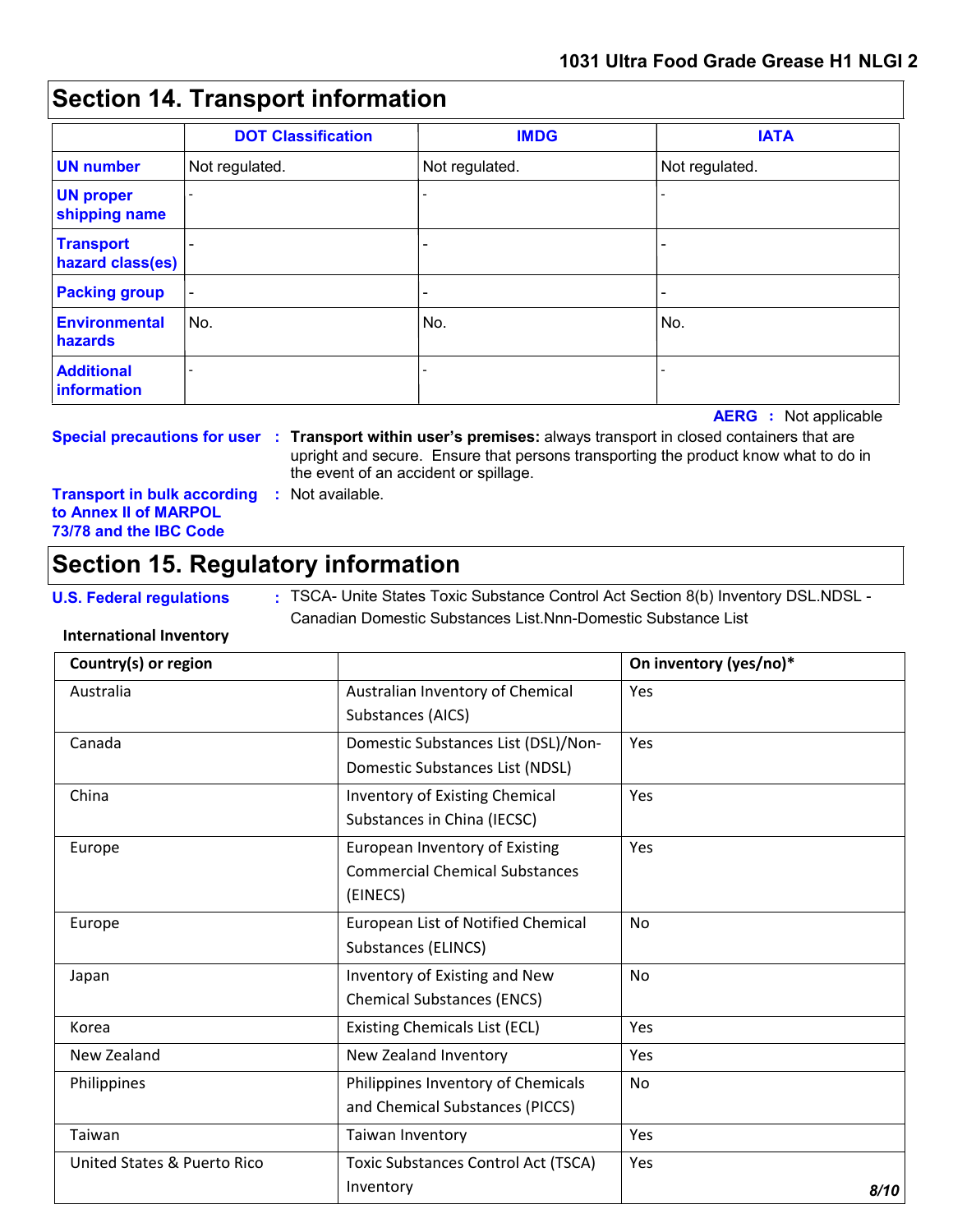### **Section 15. Regulatory information**

\*A "Yes" indicates that all components of this product comply with the inventory requirements administered by the

governing country(s) A "No" indicates that one or more components of the product are not listed or are unknown from listing on the inventory administered by the

| <b>CERCLA</b>                                   | : No CERCLA-listed chemicals in this product.                |
|-------------------------------------------------|--------------------------------------------------------------|
| <b>SARA 313</b>                                 | : No SARA 313-listed chemicals in this product.              |
| <b>SARA 302 EHC</b><br><b>State regulations</b> | : No SARA 302 EHC-listed chemicals in this product.          |
| <b>Massachusetts</b>                            | The following components are listed: Calcium Carbonate<br>t. |
| <b>New York</b>                                 | None of the components are listed<br>÷.                      |
| <b>New Jersey</b>                               | : The following components are listed: Calcium Carbonate     |
| <b>Pennsylvania</b>                             | : The following components are listed: Calcium Carbonate     |

#### **California Prop. 65**

**WARNING**: This product can expose you to Crystalline silica,respirable powder, which are known to the State of California to cause cancer. For more information go to www.P65Warnings.ca.gov.

### **Section 16. Other information**

#### **Hazardous Material Information System (U.S.A.)**

**Health :** 1 **Flammability :** 1 **Physical hazards :** 0

**Caution: HMIS® ratings are based on a 0-4 rating scale, with 0 representing minimal hazards or risks, and 4 representing significant hazards or risks Although HMIS® ratings are not required on SDSs under 29 CFR 1910.1200, the preparer may choose to provide them. HMIS® ratings are to be used with a fully implemented HMIS® program. HMIS® is a registered mark of the National Paint & Coatings Association (NPCA). HMIS® materials may be purchased exclusively from J. J. Keller.**

**The customer is responsible for determining the PPE code for this material.**

#### **National Fire Protection Association (U.S.A.)**

**Health :** 1 **Flammability :** 1 **Instability :** 0

**Reprinted with permission from NFPA 704-2001, Identification of the Hazards of Materials for Emergency Response Copyright ©1997, National Fire Protection Association, Quincy, MA 02269. This reprinted material is not the complete and official position of the National Fire Protection Association, on the referenced subject which is represented only by the standard in its entirety.**

**Copyright ©2001, National Fire Protection Association, Quincy, MA 02269. This warning system is intended to be interpreted and applied only by properly trained individuals to identify fire, health and reactivity hazards of chemicals. The user is referred to certain limited number of chemicals with recommended classifications in NFPA 49 and NFPA 325, which would be used as a guideline only. Whether the chemicals are classified by NFPA or not, anyone using the 704 systems to classify chemicals does so at their own risk.**